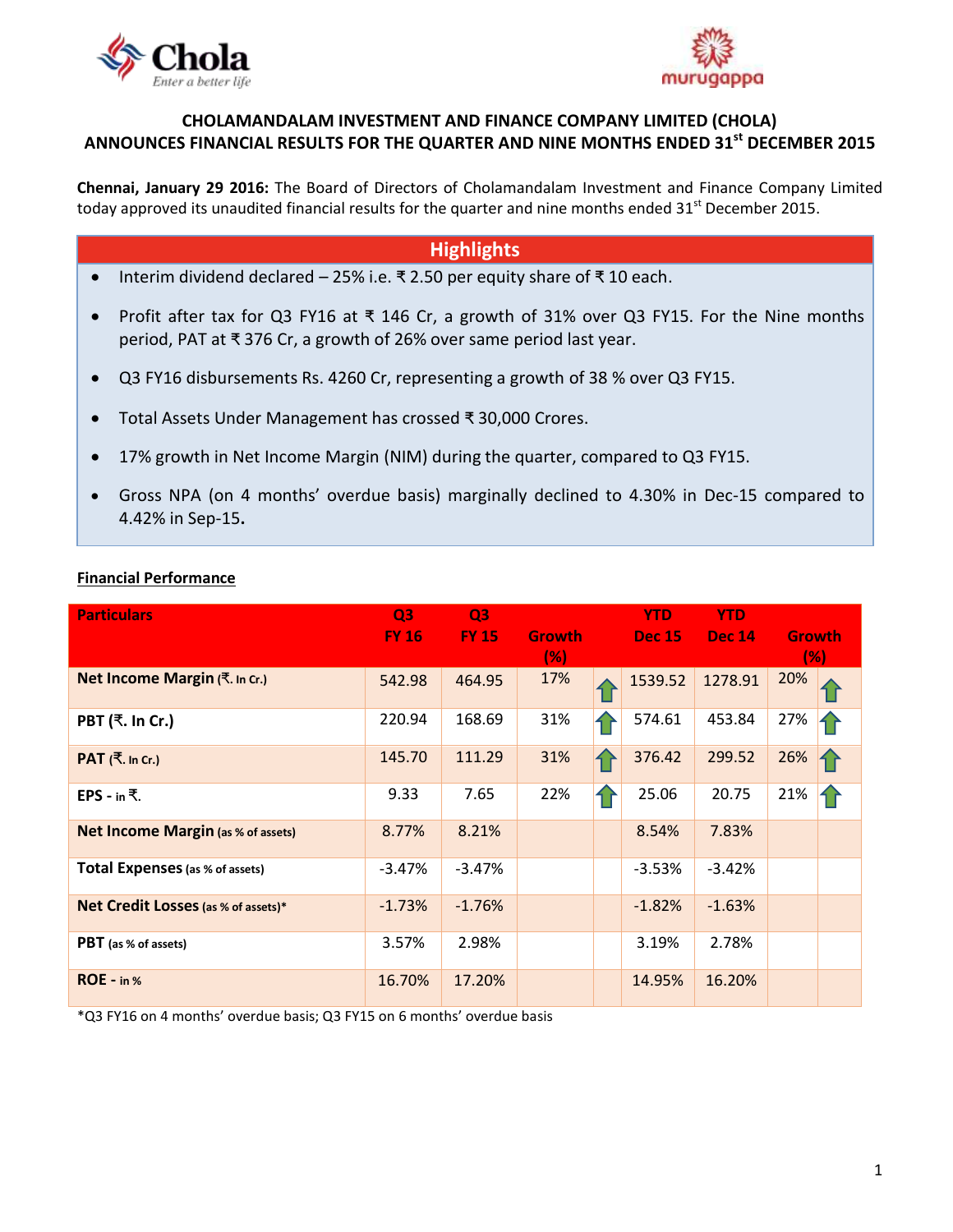



Chola disbursed ₹ 3245 Cr in Vehicle Finance business as against ₹ 2290 Cr. in Q3 of FY15. This was possible on account of strong growth in Heavy Commercial Vehicle Volumes, and also healthy growth in Used Vehicles. Home Equity disbursements grew by 17%, from ₹ 754 Cr in Q3 FY15 to ₹ 882 Cr in Q3 FY16. Chola's aggregate disbursements for the quarter were ₹ 4,260 Cr as against ₹ 3082 Cr in Q3 of FY15, a growth of 38%.

Chola's Net Income Margin (NIM) was 8.8% for the quarter, compared to 8.2% in the same quarter of last year.

Chola was able to exit the quarter at a GNPA level of 4.30% at 4 months' overdue, which is marginally lower than the GNPA at the end of Sep 15 (4.42%).

Chola's PBT-ROTA for Q3 FY16 improved to 3.6% as against 3.0% in Q3 FY15, even after accounting for the early adoption. For the Nine month period, ROTA was at 3.2%, compared to 2.8% in the previous year.

#### **Investment:**

The Board at its meeting held on December 23, 2015 had approved a proposal to invest upto a sum not exceeding ₹ 8 Cr. in M/s. White Data Systems India Private Limited (White Data) towards acquiring controlling stake of 63%. White Data is in the business of providing holistic freight data solutions. This investment is expected to leverage synergies for the Company and its customers.

The Board approved to invest an additional sum of  $\bar{\tau}$  75 Cr. in equity shares of the wholly owned subsidiary -Cholamandalam Distribution Services Limited (CDSL) for setting up payment bank operations.

#### **Interim Dividend:**

The Board of Directors of the Company declared an Interim dividend of 25% being ₹ 2.50 per share on the equity shares of the Company, for the year ending March 31, 2016.

## **Capital Adequacy:**

The capital adequacy ratio (CAR) of the company was at 20.10% as against the regulatory requirement of 15%.

## **Subsidiaries Performance:**

The subsidiaries [Cholamandalam Securities Limited](http://www.cholawealthdirect.com/) (CSEC) and [Cholamandalam Distribution Services Limited](http://www.cholawealthdirect.com/) (CDSL) together made a profit before tax of ₹ 3.11 Cr in Q3 FY16, as against ₹ 2.17 Cr in the same quarter last year. For the Nine months period, the subsidiaries made a profit before tax of ₹ 6.14 Cr, as against Rs. 5.56 Cr in YTD December FY15.

#### **Consolidated Results:**

The consolidated profit after tax for Q3 FY16 is ₹ 148 Cr. as against ₹ 113 Cr. in Q3 of FY15, registering a growth of 31%.